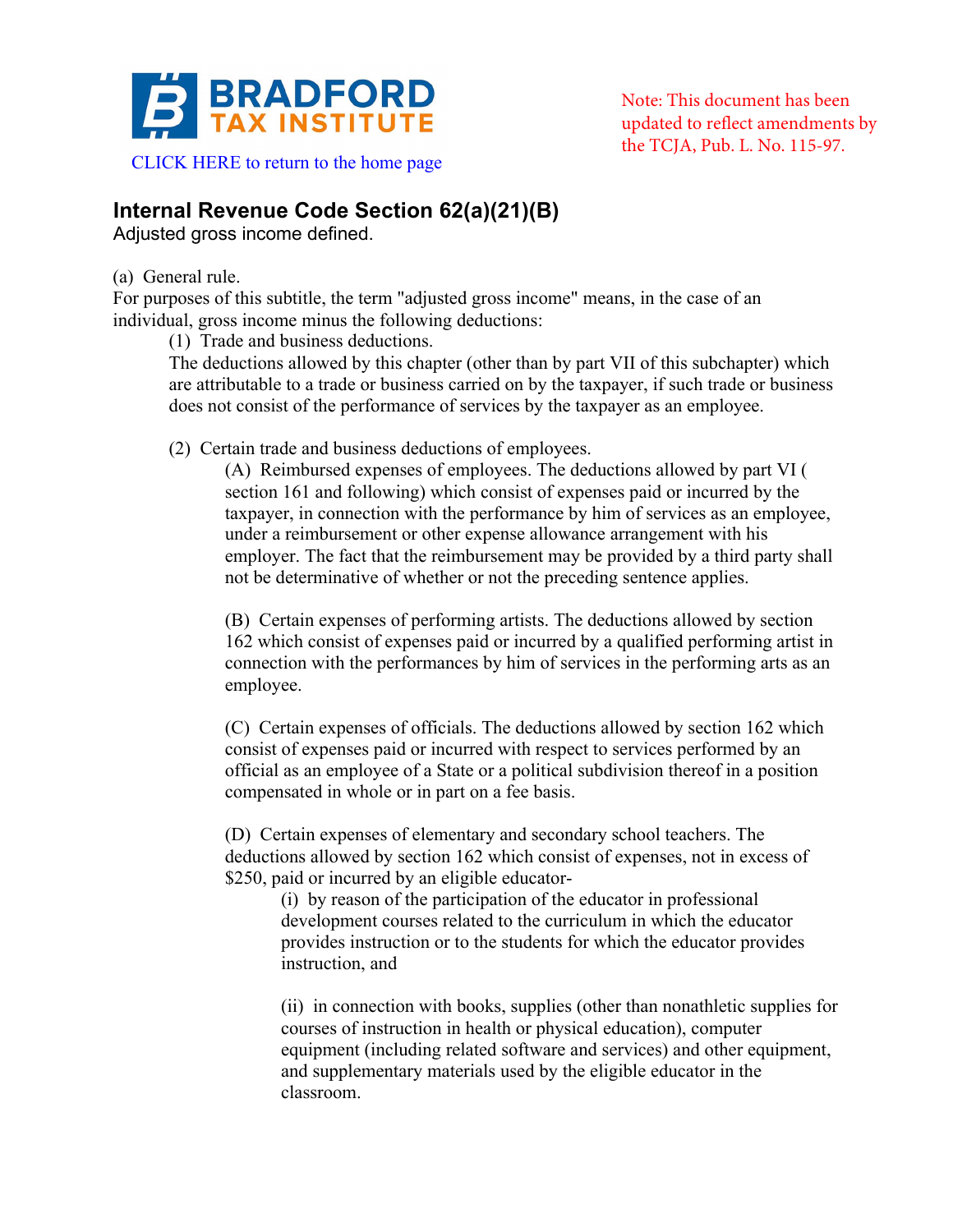(E) Certain expenses of members of reserve components of the Armed Forces of the United States. The deductions allowed by section 162 which consist of expenses, determined at a rate not in excess of the rates for travel expenses (including per diem in lieu of subsistence) authorized for employees of agencies under subchapter I of chapter 57 of title 5, United States Code, paid or incurred by the taxpayer in connection with the performance of services by such taxpayer as a member of a reserve component of the Armed Forces of the United States for any period during which such individual is more than 100 miles away from home in connection with such services.

(3) Losses from sale or exchange of property.

The deductions allowed by part VI ( Sec. 161 and following) as losses from the sale or exchange of property.

(4) Deductions attributable to rents and royalties.

The deductions allowed by part VI ( Sec. 161 and following), by section 212 (relating to expenses for production of income), and by section 611 (relating to depletion) which are attributable to property held for the production of rents or royalties.

(5) Certain deductions of life tenants and income beneficiaries of property. In the case of a life tenant of property, or an income beneficiary of property held in trust, or an heir, legatee, or devisee of an estate, the deduction for depreciation allowed by section 167 and the deduction allowed by section 611 .

(6) Pension, profit-sharing, and annuity plans of self-employed individuals. In the case of an individual who is an employee within the meaning of section  $401(c)(1)$ , the deduction allowed by section 404 .

(7) Retirement savings. The deduction allowed by section 219 (relating to deduction of certain retirement savings).

(8) Repealed.

(9) Penalties forfeited because of premature withdrawal of funds from time savings accounts or deposits.

The deductions allowed by section 165 for losses incurred in any transaction entered into for profit, though not connected with a trade or business, to the extent that such losses include amounts forfeited to a bank, mutual savings bank, savings and loan association, building and loan association, cooperative bank or homestead association as a penalty for premature withdrawal of funds from a time savings account, certificate of deposit, or similar class of deposit.

Note: Code Section 62(a)(10), below, is generally effective for divorce or separation instruments executed before January 1, 2019.

(10) Alimony. The deduction allowed by section 215 .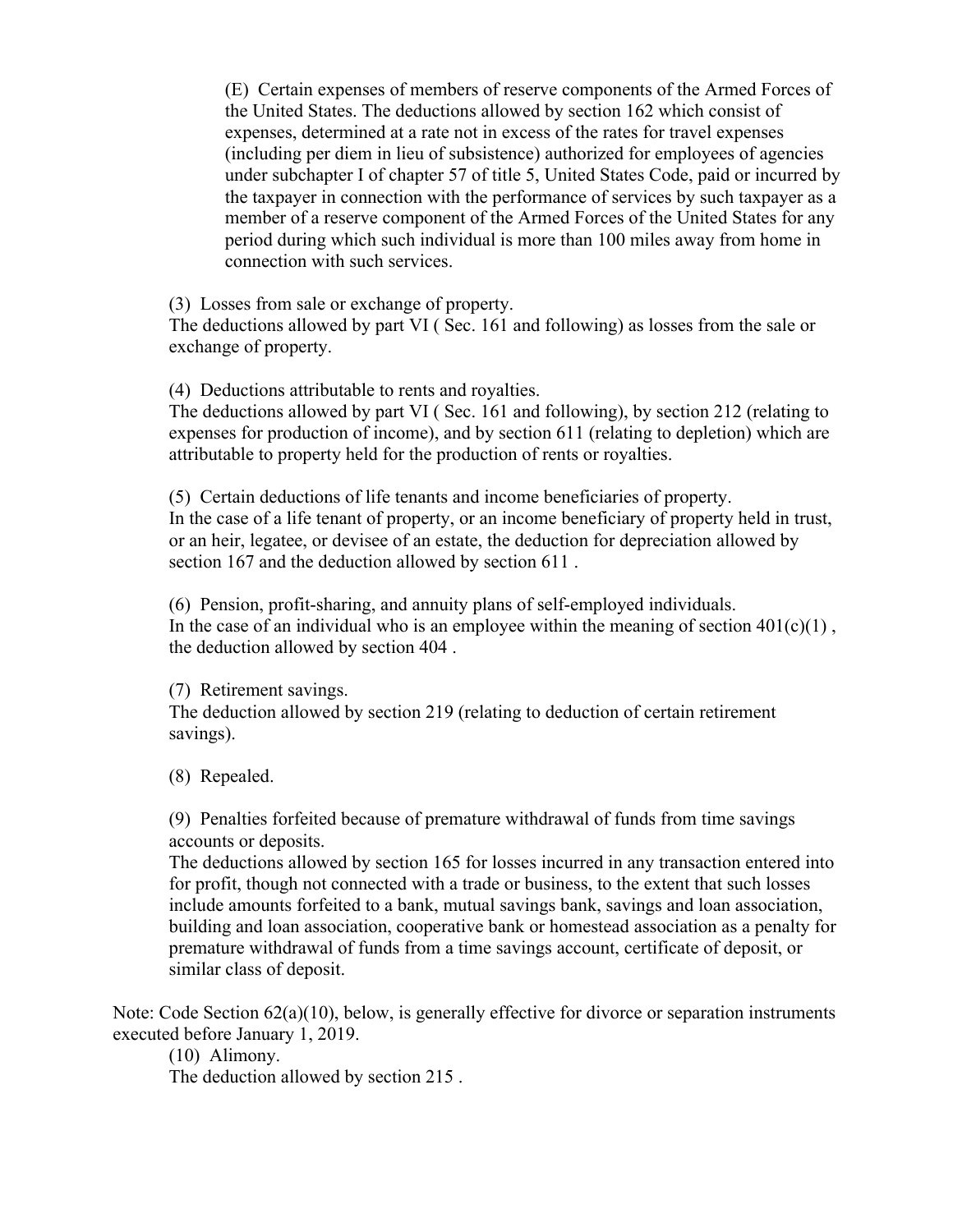Note: Code Section 62(a)(10), below, is effective for divorce or separation instruments executed after December 31, 2018.

(10) Repealed.

(11) Reforestation expenses.

The deduction allowed by section 194 .

(12) Certain required repayments of supplemental unemployment compensation benefits. The deduction allowed by section 165 for the repayment to a trust described in paragraph (9) or  $(17)$  of section 501(c) of supplemental unemployment compensation benefits received from such trust if such repayment is required because of the receipt of trade readjustment allowances under section 231 or 232 of the Trade Act of 1974 (19 U.S.C. 2291 and 2292).

(13) Jury duty pay remitted to employer.

Any deduction allowable under this chapter by reason of an individual remitting any portion of any jury pay to such individual's employer in exchange for payment by the employer of compensation for the period such individual was performing jury duty. For purposes of the preceding sentence, the term "jury pay" means any payment received by the individual for the discharge of jury duty.

(14) Repealed.

(15) Moving expenses. The deduction allowed by section 217 .

(16) Archer MSAs. The deduction allowed by section 220 .

(17) Interest on education loans. The deduction allowed by section 221 .

(18) Higher education expenses. The deduction allowed by section 222 .

(19) Health savings accounts. The deduction allowed by section 223 .

(20) Costs involving discrimination suits, etc.

Any deduction allowable under this chapter for attorney fees and court costs paid by, or on behalf of, the taxpayer in connection with any action involving a claim of unlawful discrimination (as defined in subsection (e) ) or a claim of a violation of subchapter III of chapter 37 of title 31, United States Code, or a claim made under section 1862(b)(3)(A) of the Social Security Act ( 42 U.S.C. 1395y(b)(3)(A) ). The preceding sentence shall not apply to any deduction in excess of the amount includible in the taxpayer's gross income for the taxable year on account of a judgment or settlement (whether by suit or agreement and whether as lump sum or periodic payments) resulting from such claim.

(21) Attorneys' fees relating to awards to whistleblowers.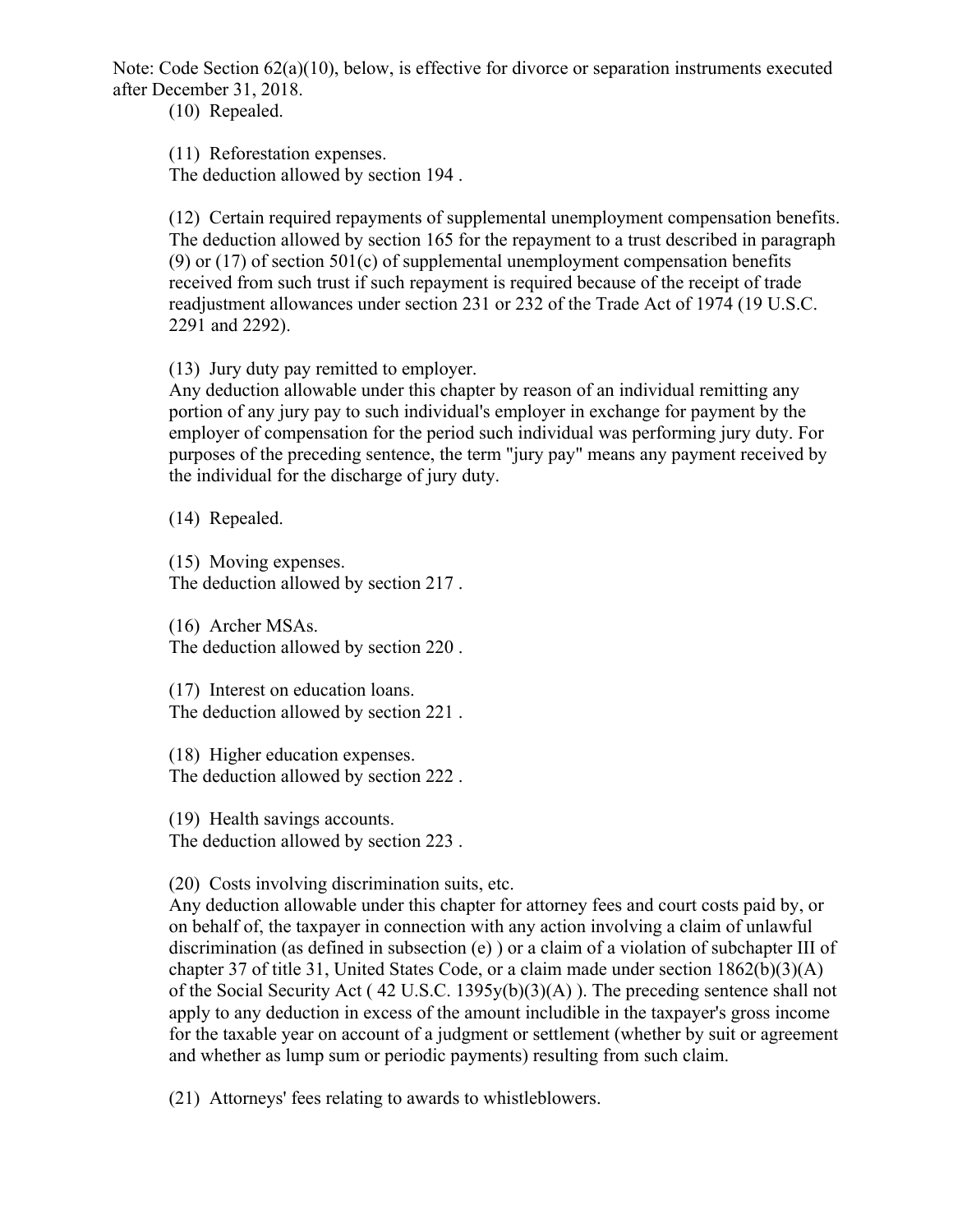(A) In general. Any deduction allowable under this chapter for attorney fees and court costs paid by, or on behalf of, the taxpayer in connection with any award under-

(i) section 7623(b), or

(ii) in the case of taxable years beginning after December 31, 2017, any action brought under-

> (I) section 21F of the Securities Exchange Act of 1934 ( 15 U.S.C. 78u-6 ),

> (II) a State law relating to false or fraudulent claims that meets the requirements described in section 1909(b) of the Social Security Act (42 U.S.C. 1396h(b)), or

(III) section 23 of the Commodity Exchange Act (7 U.S.C. 26).

(B) May not exceed award. Subparagraph (A) shall not apply to any deduction in excess of the amount includible in the taxpayer's gross income for the taxable year on account of such award.

Nothing in this section shall permit the same item to be deducted more than once. Any deduction allowed by section 199A shall not be treated as a deduction described in any of the preceding paragraphs of this subsection.

## (b) Qualified performing artist.

(1) In general.

For purposes of subsection  $(a)(2)(B)$ , the term "qualified performing artist" means, with respect to any taxable year, any individual if-

(A) such individual performed services in the performing arts as an employee during the taxable year for at least 2 employers,

(B) the aggregate amount allowable as a deduction under section 162 in connection with the performance of such services exceeds 10 percent of such individual's gross income attributable to the performance of such services, and

(C) the adjusted gross income of such individual for the taxable year (determined without regard to subsection (a)(2)(B)) does not exceed \$16,000.

(2) Nominal employer not taken into account.

An individual shall not be treated as performing services in the performing arts as an employee for any employer during any taxable year unless the amount received by such individual from such employer for the performance of such services during the taxable year equals or exceeds \$200.

## (3) Special rules for married couples.

(A) In general. Except in the case of a husband and wife who lived apart at all times during the taxable year, if the taxpayer is married at the close of the taxable year, subsection (a)(2)(B) shall apply only if the taxpayer and his spouse file a joint return for the taxable year.

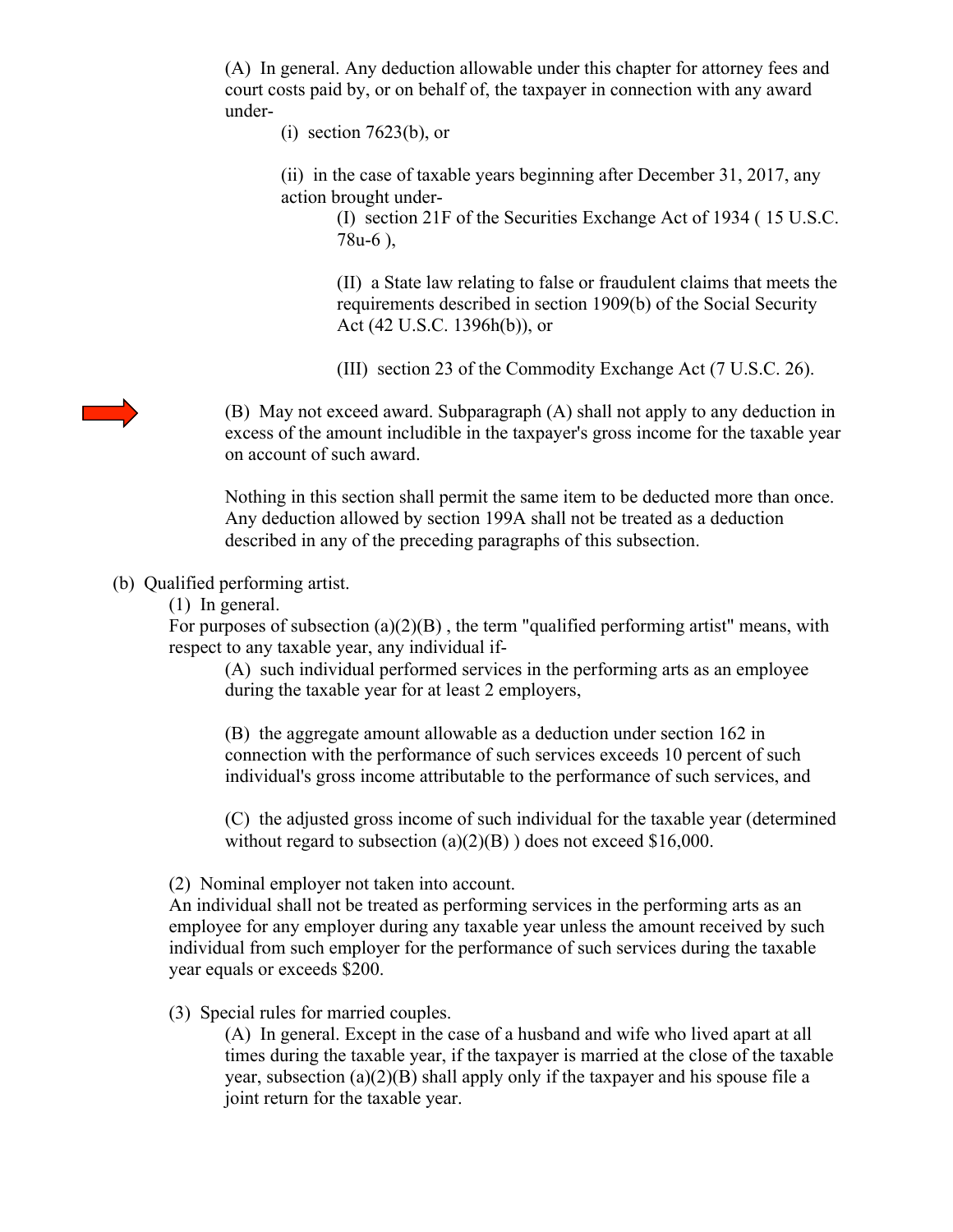(B) Application of paragraph (1) . In the case of a joint return-

(i) paragraph  $(1)$  (other than subparagraph  $(C)$  thereof) shall be applied separately with respect to each spouse, but

(ii) paragraph  $(1)(C)$  shall be applied with respect to their combined adjusted gross income.

(C) Determination of marital status. For purposes of this subsection , marital status shall be determined under section 7703(a) .

(D) Joint return. For purposes of this subsection , the term "joint return" means the joint return of a husband and wife made under section 6013 .

(c) Certain arrangements not treated as reimbursement arrangements. For purposes of subsection  $(a)(2)(A)$ , an arrangement shall in no event be treated as a reimbursement or other expense allowance arrangement if-

(1) such arrangement does not require the employee to substantiate the expenses covered by the arrangement to the person providing the reimbursement, or

(2) such arrangement provides the employee the right to retain any amount in excess of the substantiated expenses covered under the arrangement.

The substantiation requirements of the preceding sentence shall not apply to any expense to the extent that substantiation is not required under section 274(d) for such expense by reason of the regulations prescribed under the 2nd sentence thereof.

## (d) Definition; special rules.

(1) Eligible educator.

(A) In general. For purposes of subsection  $(a)(2)(D)$ , the term "eligible educator" means, with respect to any taxable year, an individual who is a kindergarten through grade 12 teacher, instructor, counselor, principal, or aide in a school for at least 900 hours during a school year.

(B) School. The term "school" means any school which provides elementary education or secondary education (kindergarten through grade 12), as determined under State law.

(2) Coordination with exclusions.

A deduction shall be allowed under subsection  $(a)(2)(D)$  for expenses only to the extent the amount of such expenses exceeds the amount excludable under section 135 ,  $529(c)(1)$ , or  $530(d)(2)$  for the taxable year.

(3) Inflation adjustment.

In the case of any taxable year beginning after 2015, the \$250 amount in subsection  $(a)(2)(D)$  shall be increased by an amount equal to-

(A) such dollar amount, multiplied by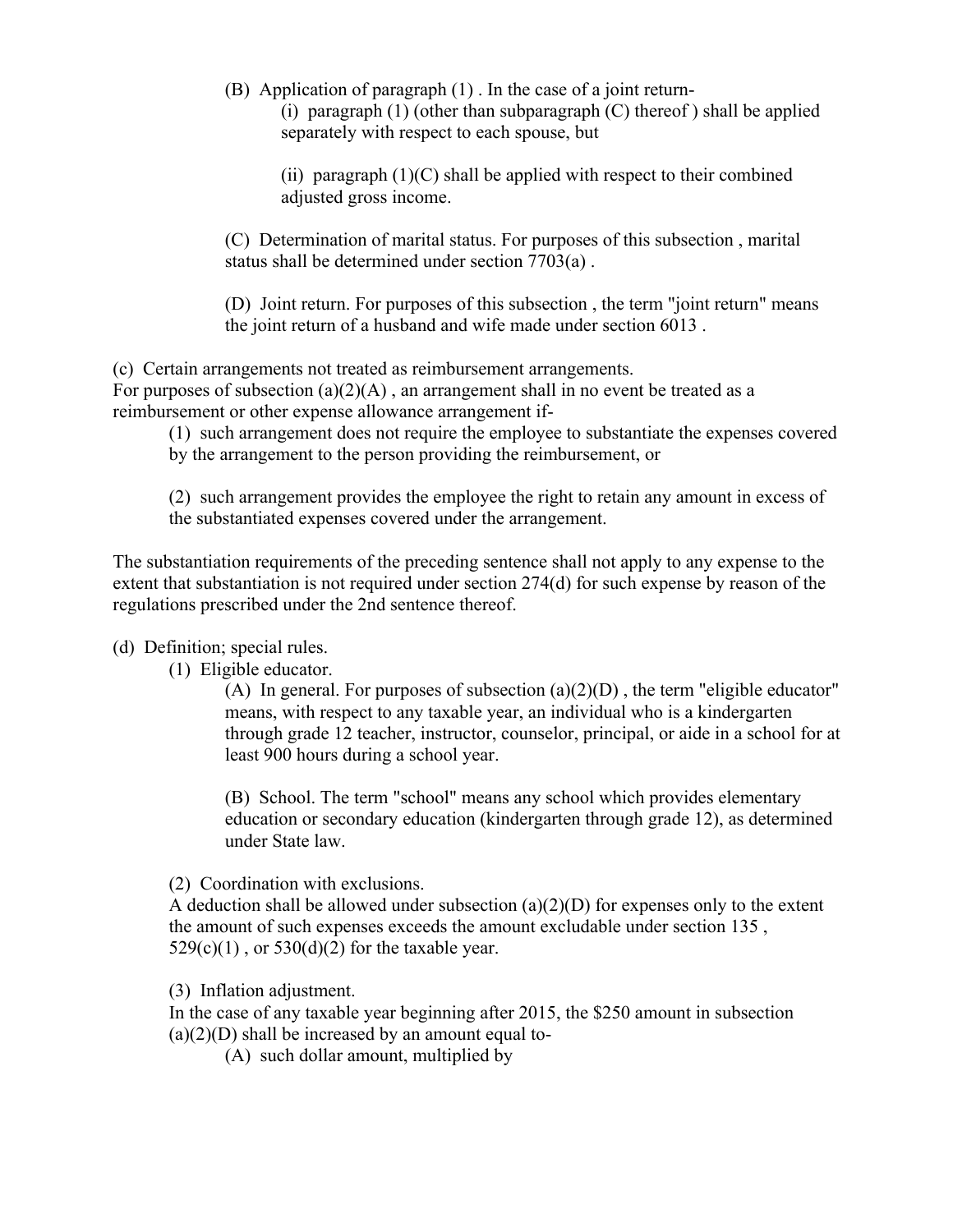(B) the cost-of-living adjustment determined under section  $1(f)(3)$  for the calendar year in which the taxable year begins, determined by substituting "calendar year 2014" for "calendar year 2016" in subparagraph (A)(ii) thereof.

Any increase determined under the preceding sentence shall be rounded to the nearest multiple of \$50.

(e) Unlawful discrimination defined.

For purposes of subsection (a)(20) , the term "unlawful discrimination" means an act that is unlawful under any of the following:

(1) Section 302 of the Civil Rights Act of 1991 (42 U.S.C. 2000e-16b).

(2) Section 201, 202, 203, 204, 205, 206, or 207 of the Congressional Accountability Act of 1995 ( 2 U.S.C. 1311 , 1312 , 1313 , 1314 , 1315 , 1316 , or 1317 ).

(3) The National Labor Relations Act ( 29 U.S.C. 151 et seq.).

(4) The Fair Labor Standards Act of 1938 ( 29 U.S.C. 201 et seq.).

(5) Section 4 or 15 of the Age Discrimination in Employment Act of 1967 ( 29 U.S.C. 623 or 633a ).

(6) Section 501 or 504 of the Rehabilitation Act of 1973 ( 29 U.S.C. 791 or 794 ).

(7) Section 510 of the Employee Retirement Income Security Act of 1974 ( 29 U.S.C. 1140 ).

(8) Title IX of the Education Amendments of 1972 ( 20 U.S.C. 1681 et seq.).

(9) The Employee Polygraph Protection Act of 1988 ( 29 U.S.C. 2001 et seq.).

(10) The Worker Adjustment and Retraining Notification Act ( 29 U.S.C. 2102 et seq.).

(11) Section 105 of the Family and Medical Leave Act of 1993 ( 29 U.S.C. 2615 ).

(12) Chapter 43 of title 38, United States Code (relating to employment and reemployment rights of members of the uniformed services).

(13) Section 1977, 1979, or 1980 of the Revised Statutes ( 42 U.S.C. 1981 , 1983 , or 1985 ).

(14) Section 703, 704, or 717 of the Civil Rights Act of 1964 ( 42 U.S.C. 2000e-2 , 2000e-3 , or 2000e-16 ).

(15) Section 804, 805, 806, 808, or 818 of the Fair Housing Act (42 U.S.C. 3604, 3605 , 3606 , 3608 , or 3617 ).

(16) Section 102, 202, 302, or 503 of the Americans with Disabilities Act of 1990 ( 42 U.S.C. 12112 , 12132 , 12182 , or 12203 ).